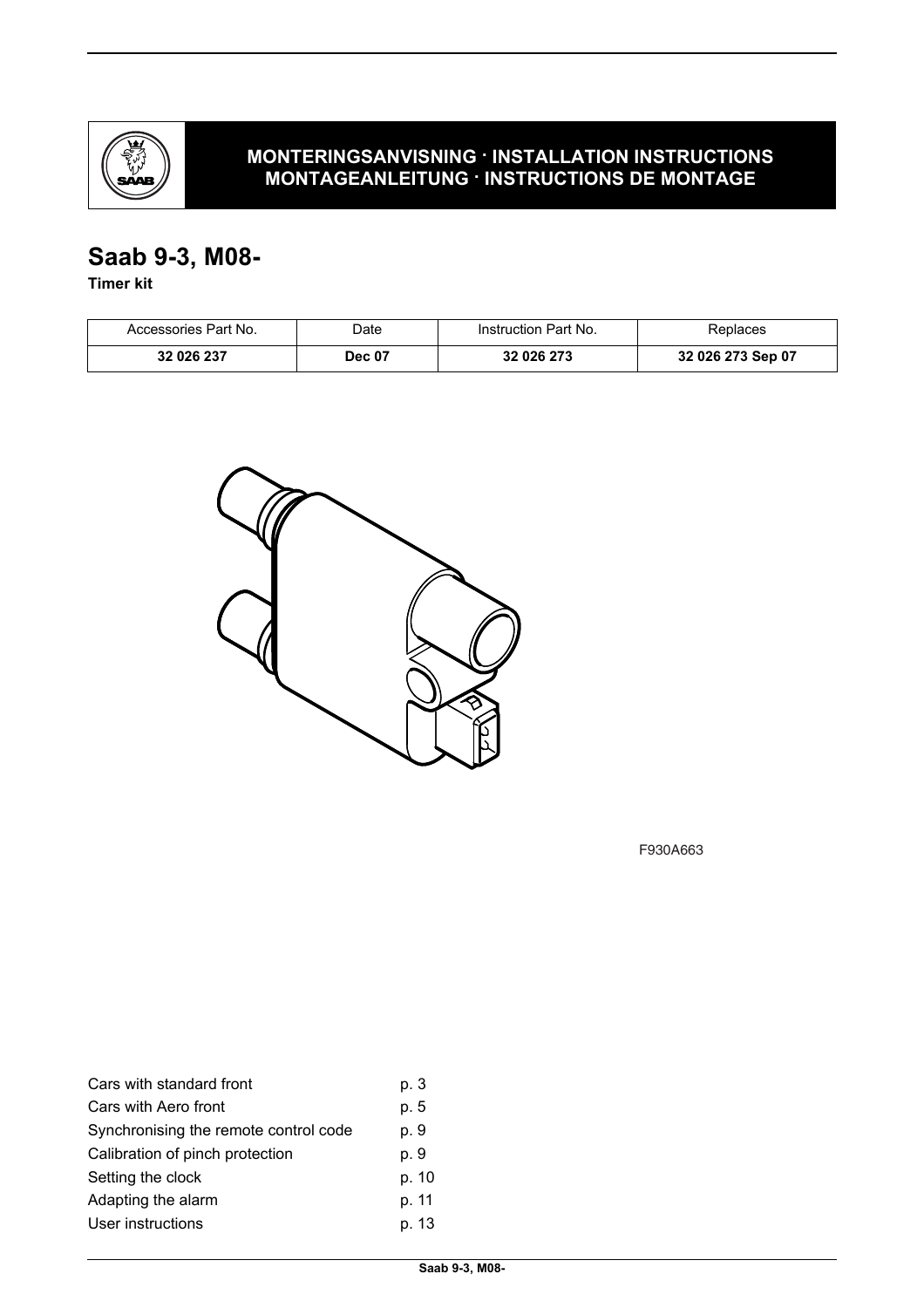

- 1 Wiring harness
- 2 Timer relay
- 3 Protective cap
- 4 Cable tie (x7)
- 5 Bolt (not used on cars with std. front)
- 6 Nut (not used on cars with std. front)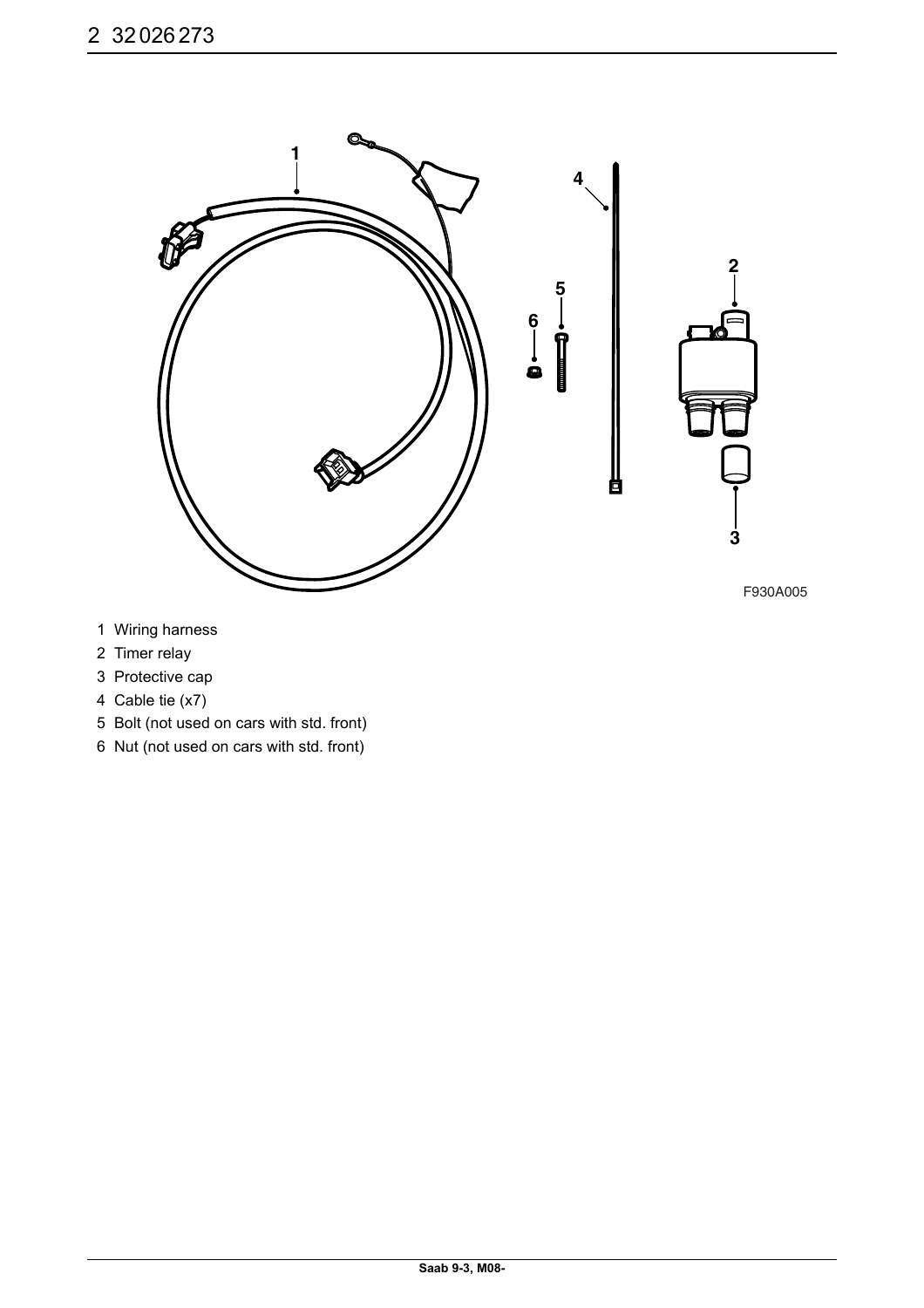## **Cars with standard front**





F930A664

- 1 Disconnect the battery's negative cable. Route the wiring harness behind the electrical centre, along the bonnet wire, and connect the ground cable to the front grounding point (G30A) at the engine bay electrical centre.
- 2 Locate the "Pre Acc" outlet between the engine bay electrical centre and the front wing and remove any adhesive tape and dummy connector.
- 3 Connect the wiring harness to the four pole "Pre Acc" outlet.

#### **Important**

If the four-pin "Pre Acc" outlet is already in use, connect into the existing connector as follows

- disassemble "Pre Acc"

- remove the seal from the connector for the timer relay's wiring harness and prise out the cable

- insert the cable in the connector previously plugged into "Pre Acc", position 4

- plug the connector into "Pre Acc"
- 4 Secure the wiring harness to the bonnet wire, behind the left-hand headlamp, using 1 cable tie.
- 5 Lower the wiring harness in front of the battery tray behind connector H24-1.
- 6 Raise the car.
- 7 Remove the 3 screws to the left-hand section of the spoiler shield and fold it down.
- 8 Detach all contacts on extension cables/branch contacts and route the block heater's extension cable out from the hole in order to facilitate fitting the wiring harness. Route the wiring harness through the hole where the block heater's extension cable was routed. Route the block heater's extension cable through the hole once again.

Connect all extension cables to the timer relay. Fit the retaining clips, a click can be heard when the retaining clips have been correctly fitted.

# **WARNING**

Check that the wiring harness is not pinched. Incorrect fitting can damage the wiring harness and cause a short-circuit/fire.

- 9 Connect the wiring harness to the timer relay.
- 10 Lower the car.
- 11 Connect the battery's negative cable.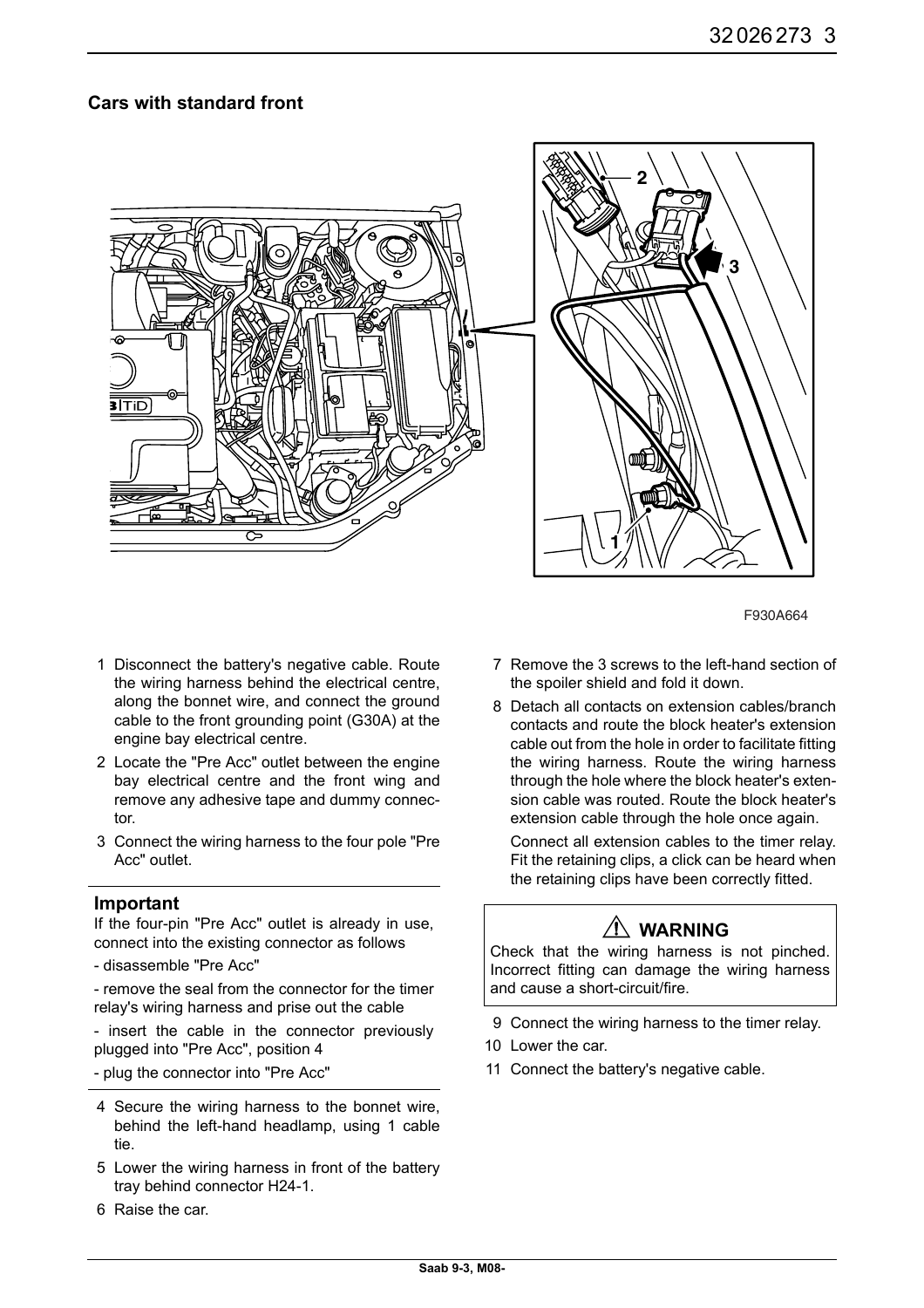12 Connect the diagnostic tool, select car and model year, select "All", select "Add/Remove", select the accessory and then "Add".

#### **Important**

The diagnostic tool will on some occasions need to retrieve a security code in TIS. Information on what to do will be displayed on the diagnostic tool display.

- 13 Connect the engine block heater to a wall socket.
- 14 On SIDC, press the button labelled "CUSTOM-IZE", select "Engine heater", press "SET", select "Manual control", press "SET", select "Heater On", press "SET" and check that the engine heater starts.
- 15 Select "Manual control", press "SET", select "Heater Off", press "SET", select "Back" and "Quit".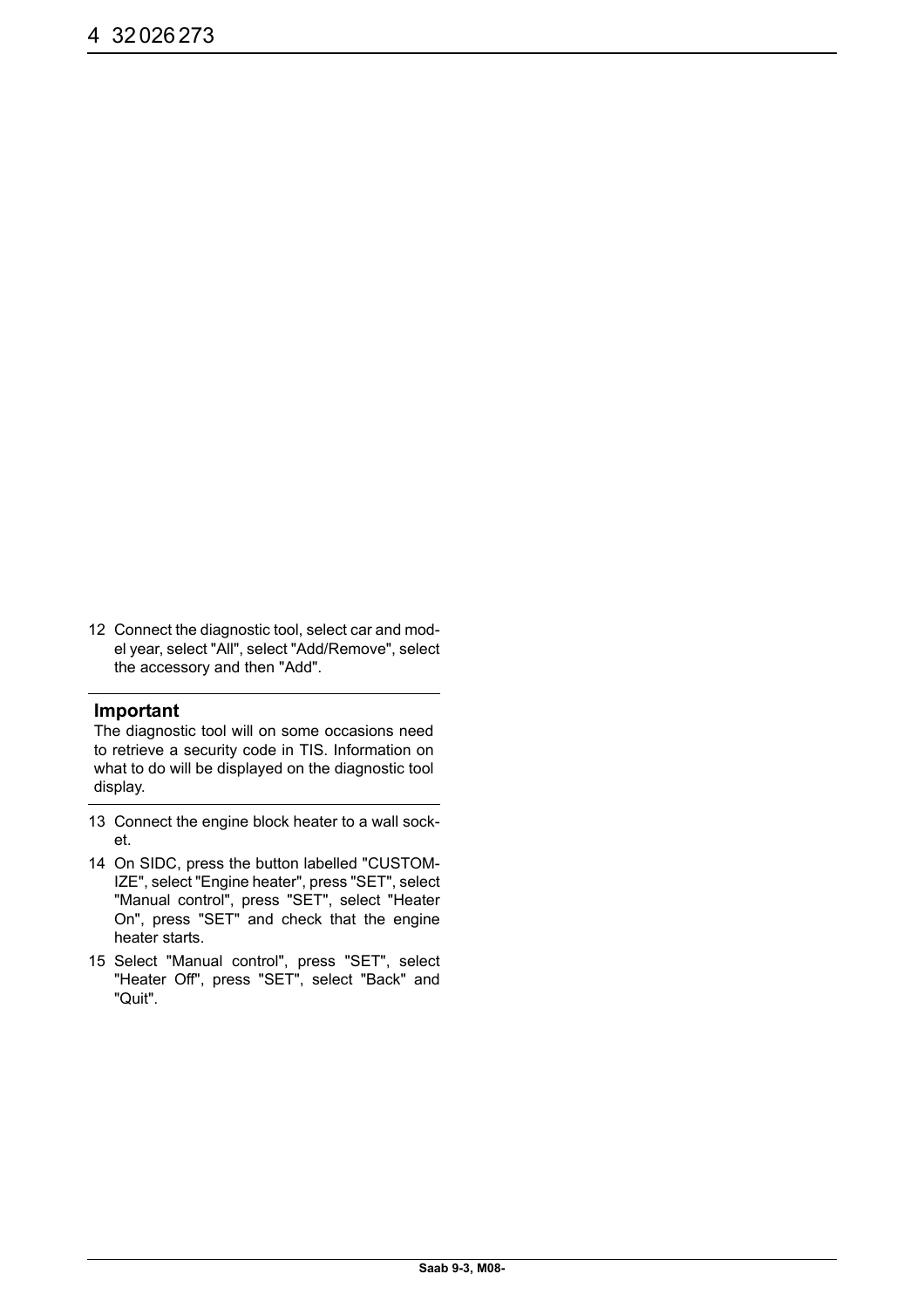## **Cars with Aero front**





F930A670

- 1 Disconnect the battery's negative cable.
- 2 Remove the bumper shell clip from the upper radiator member.
- 3 Raise the car.
- 4 Remove the bumper's bolts in the wheel housing.
- 5 Remove the spoiler shield.
- 6 Unplug the bumper connector and remove it from the holder on the spoiler shield.

**Cars with headlamp washers:** Unhook the hose from the spoiler shield.

- 7 Lower the car.
- 8 Pull out the bumper shell side pieces and remove the bumper.

**Cars with headlamp washers:** Remove the hose from the branching piece and plug the hose with an 8.5 mm drill.

9 Remove the left-hand headlamp.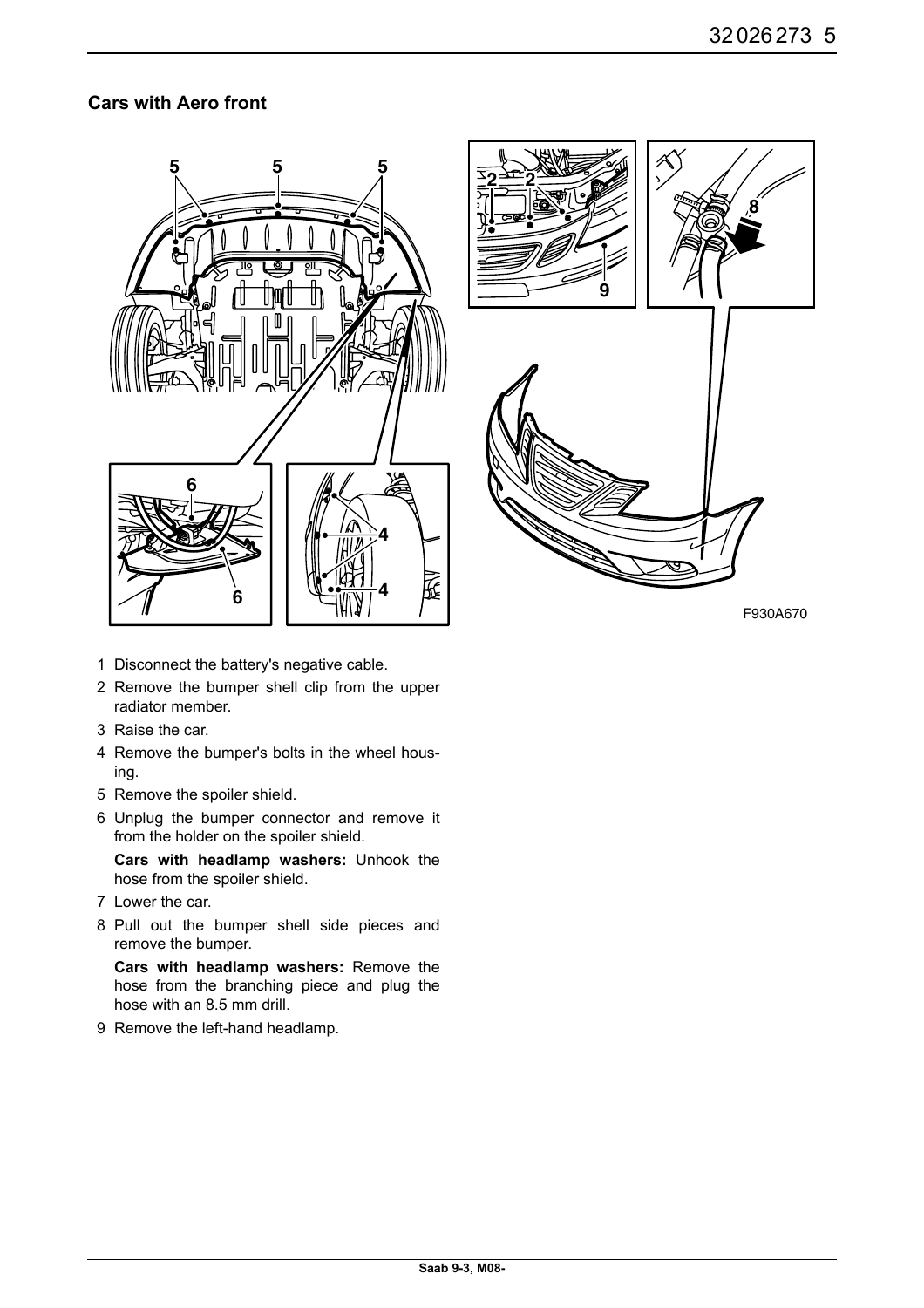

10 **Cars without block heater:** Drill a 6 mm hole for the timer relay in the horn bracket.

## **WARNING**

Pay attention so that the car's wiring harness is not damaged. Damage to the wiring harness may cause short circuits/fire.

- 11 Detach all contacts on extension cables/branch contacts and route the cable back to the upper radiator member without removing the cable tie in the upper radiator mounting. Route the connecting cable under the radiator member, between the left-hand headlamp and the radiator.
- 12 Plug the connecting cable into the timer relay  $(A)$ .
- 13 Plug the engine block heater's cable into the timer relay's socket (B).
- 14 **Cars with cabin heater:** Plug the cabin socket's cable into the timer relay's socket (C).
- 15 Fit the timer relay to the horn bracket with the relay spacer lugs against the bracket and fit the screw with its head facing the radiator. The extension cable connected to the timer relay socket (B) must be located above the timer relay.
- 16 Fit the lock clips over the connections. A click should be heard when the lock clip is fitted correctly.
- 17 Connect the wiring harness to the timer relay, route the wiring harness along the connecting cable and then let it follow the horn wiring harness down to the bumper member and then the impact sensor wiring harness. Secure the timer relay wiring harness at the same attachment points as the impact sensor wiring harness.

#### **Important**

The timer relay wiring harness must be located next to the impact sensor wiring harness in the opening for the headlamp.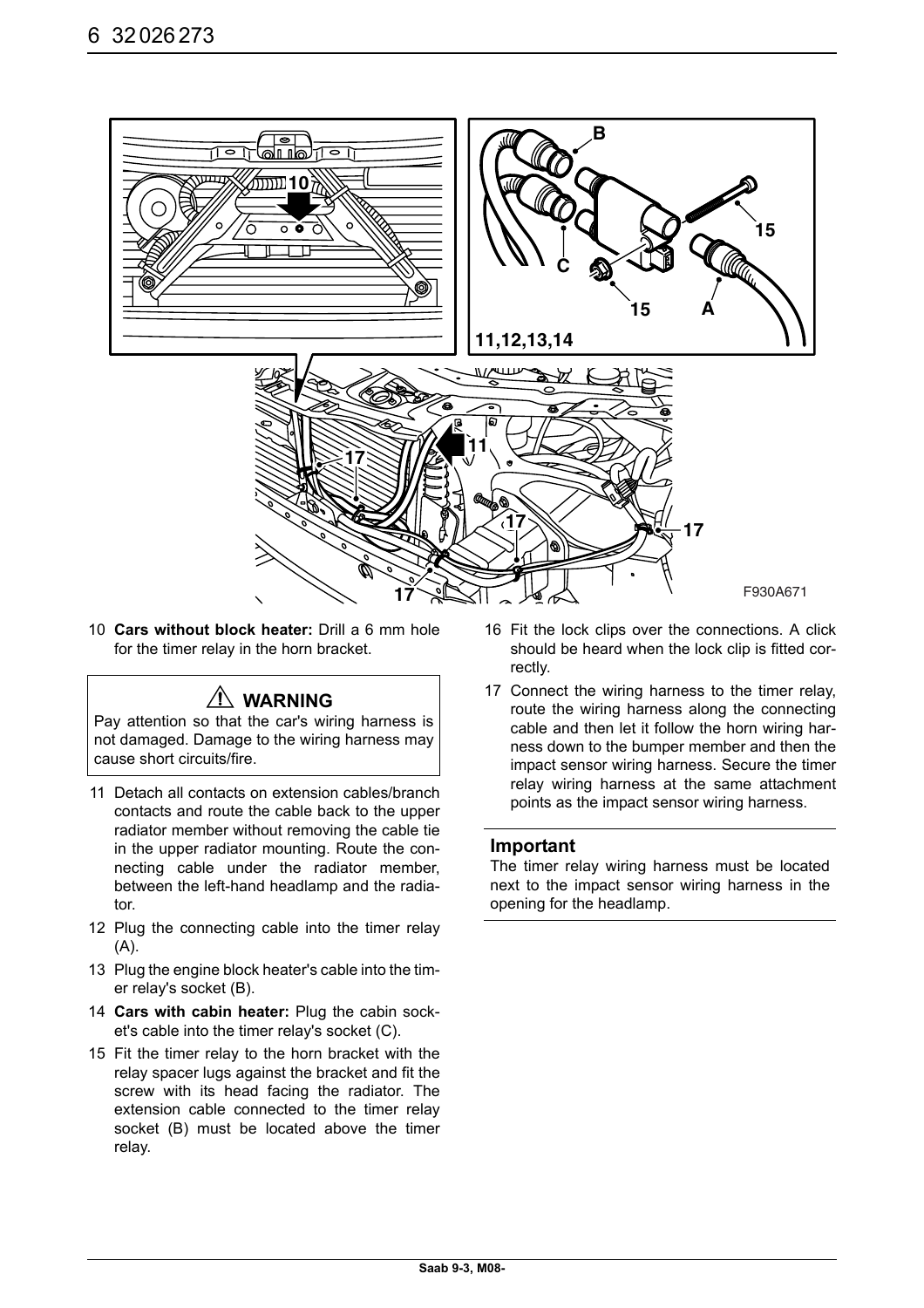

F930A672

- 18 Connect the ground cable to the front grounding point (G30A) at the engine bay electrical centre.
- 19 Locate the "Pre Acc" outlet between the engine bay electrical centre and the front wing and remove any adhesive tape and dummy connector.
- 20 Connect the wiring harness to the four pole "Pre Acc" outlet.

#### **Note**

If the four-pole "Pre Acc" socket is already used, connect into the existing connector as follows:

- unplug "Pre Acc"
- remove the seal from the connector on the timer relay wiring harness and extract the cable
- insert the cable into the connector that was plugged into "Pre Acc", position 4
- plug the connector into "Pre Acc"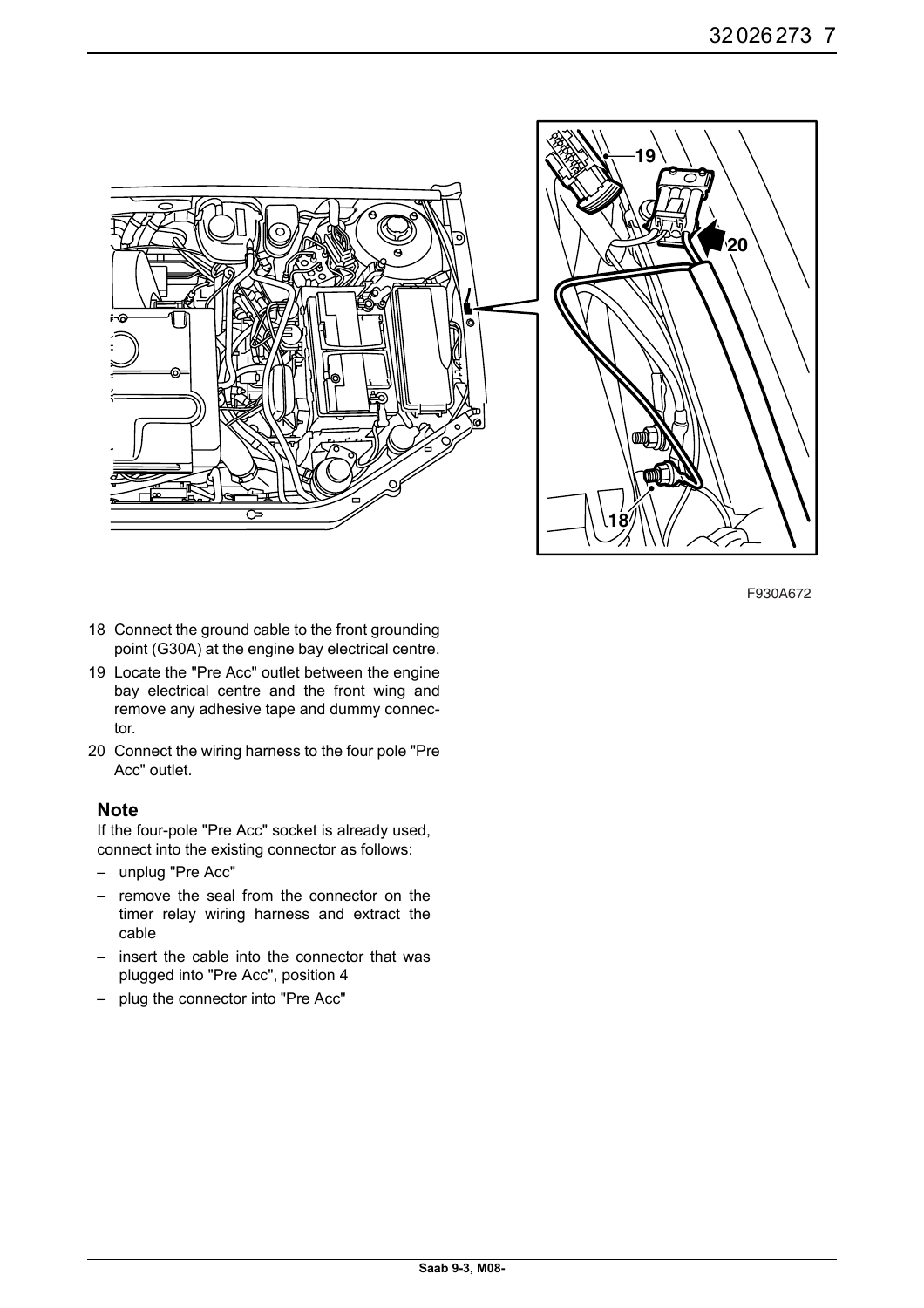

21 Connect and fit the left-hand headlamp.

## **WARNING**

Check that the wiring harness is not pinched. Incorrect fitting can damage the wiring harness and cause a short-circuit/fire.

22 Lift up the bumper.

## **WARNING**

Check that the wiring harness is not pinched. Incorrect fitting can damage the wiring harness and cause a short-circuit/fire.

**Cars with headlamp washers:** Connect the headlamp washer hose to the branching piece.

- 23 Align the bumper and press the shell back so that it is secured against the holder's mounting.
- 24 Fit the clips on the upper radiator member.
- 25 Raise the car and fit the bumper's bolts into the wheel housing.
- 26 Lift up the spoiler shield, fit the bumper connector into the holder and plug in the connector.

**Cars with headlamp washers:** Hook the hose onto the spoiler shield.

- 27 Fit the spoiler shield.
- 28 Lower the car and check the fit of the bumper.



- 29 Connect the battery's negative cable.
- 30 **Cars with headlamp washers:** Check the operation of the headlamp washers.
- 31 Connect the diagnostic tool, select car and model year, select "All", select "Add/Remove", select the accessory and then "Add".

#### **Note**

The diagnostic tool will on some occasions need to retrieve a security code in TIS. Information on what to do will be displayed on the diagnostic tool display.

- 32 Connect the engine block heater to a wall socket.
- 33 On SIDC, press the button labelled "CUSTOM-IZE", select "Engine heater", press "SET", select "Manual control", press "SET", select "Heater On", press "SET" and check that the engine heater starts.
- 34 Select "Manual control", press "SET", select "Heater Off", press "SET", select "Back" and "Quit".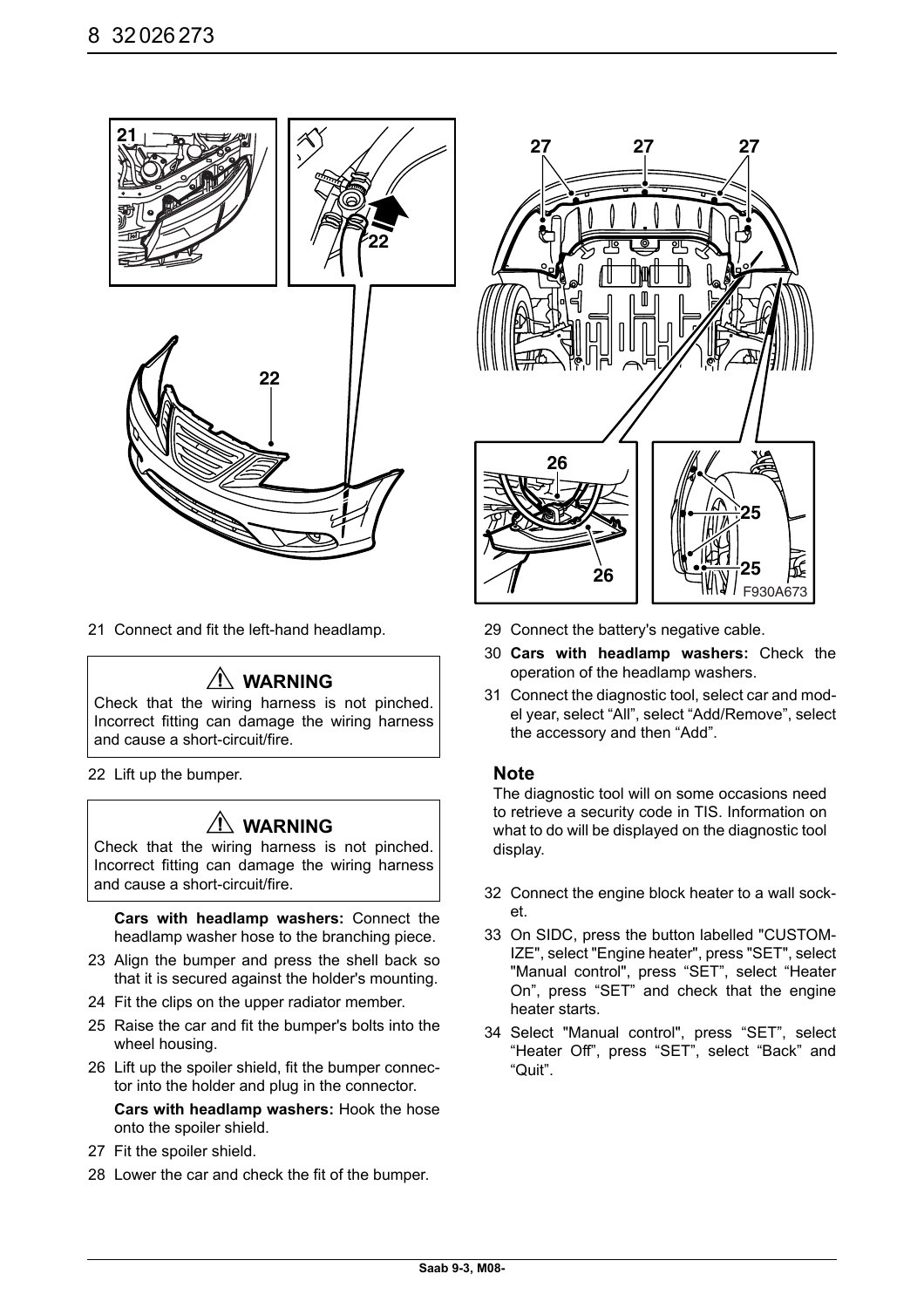

## **Synchronising the remote control code**

Synchronise the remote control code by inserting the key into the ignition switch.

### **Important**

Repeat this procedure with all keys. Otherwise, the remote controls will not function.

## **Calibration of pinch protection**

## **WARNING**

Anti-Pinch is not active until the power windows have been calibrated following power disconnection.

### **Note**

Only one control module is to be calibrated at a time due to voltage variations.

- 1 Close the window. **CV:** Close the door and the soft top.
- 2 Reset the pinch protection by removing and fitting fuse F5 from the instrument panel electrical centre (IPEC). The pinch protection for both door modules is now reset and both front windows can be programmed.
- 3 Start the car.
- 4 Lower the window fully. Hold the button depressed during the entire operation.



- 5 Raise the window fully. Hold the button up during the entire operation. Wait for at least 1 second when the window is in the top position.
- 6 Lower the window fully. Hold the button depressed during the entire operation.
- 7 Raise the window fully. Hold the button up during the entire operation. Wait for at least 1 second when the window is in the top position.
- 8 When calibration has been completed an audible confirmation is heard. In the event that no audible confirmation is heard, repeat the procedure.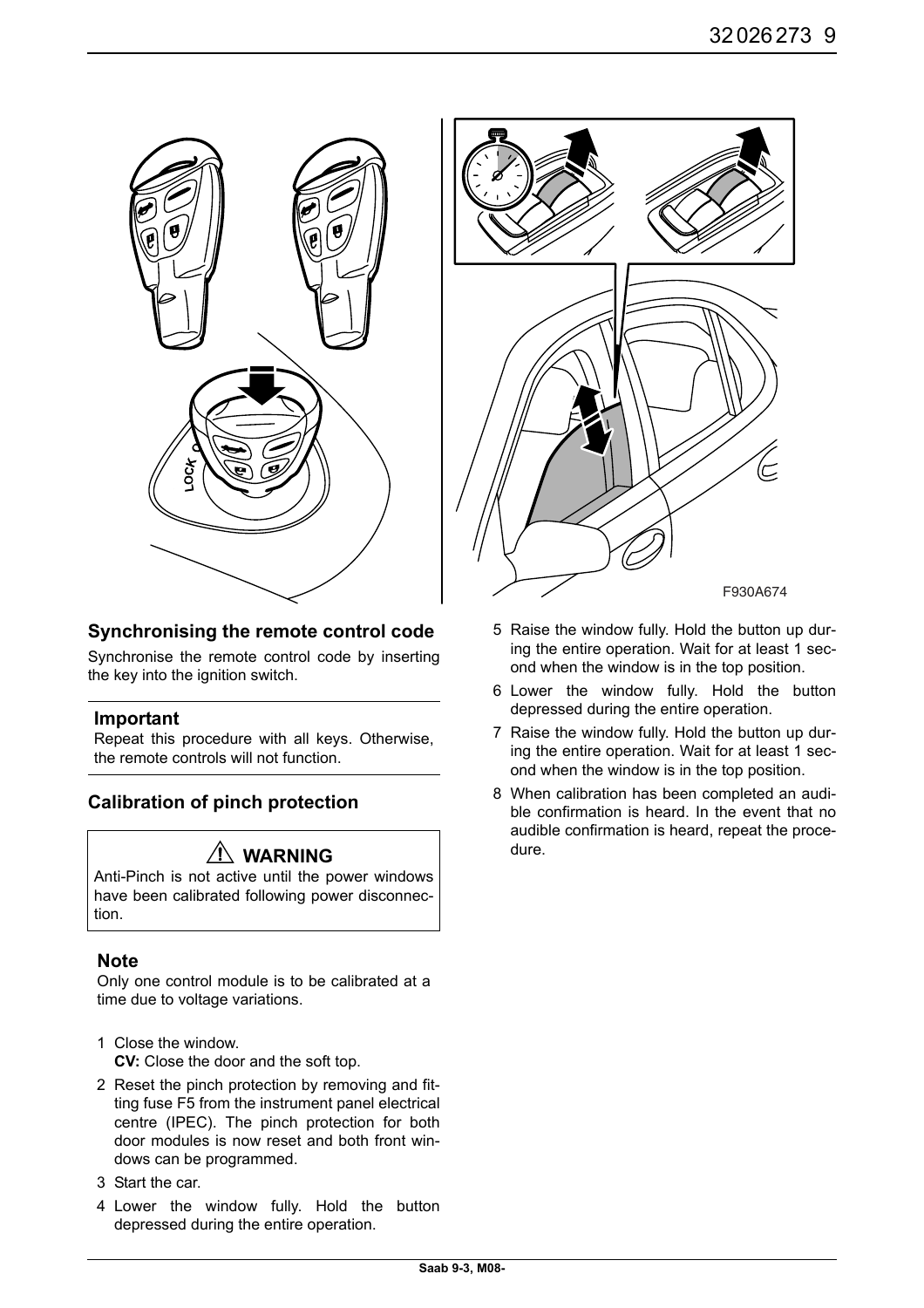



#### **Setting the clock**

Cars with audio system without navigation

#### **Manual setting of audio system without CD changer:**

- Press the clock button.

- Press the menu button directly underneath the menu option you wish to change.

- Press the menu button again to increase time or date one increment at a time. You can also adjust time and date by pressing the SEEK, FWD or REV buttons.

#### **Manual setting of audio system with CD changer:**

- Press the MENU button.

- Press the menu button directly underneath the clock symbol in the display.

- Press the menu button directly underneath the menu option you wish to change.

- Press the menu button again to increase time or date one increment at a time. You can also adjust time and date by pressing the SEEK, FWD or REV buttons.

F930A675

#### **Automatic setting - RDS time:**

To obtain RDS time (Clock Time, CT), the reception must be good and the currently tuned station must be transmitting RDS time signals.

- In the clock menu, press the menu button directly underneath the arrow symbol in the display.

- Press the menu button directly underneath RDS time menu option.

- Adjusting the clock now takes place automatically and the display shows: "Adjusting to RDS time...". In the event of poor RDS reception or if there is no time information the display shows: No RDS time available.

### **Setting the clock**

#### **Cars with audio system and navigation**

#### **Note**

This unit has a touch-panel and only displays time. The navigation system receives the correct date via a GPS signal. The date is used by other car functions, e.g. service, and is not shown in the display.

- 1 Ignition in ON position.
- 2 Activate the audio system.
- 3 Press MENU until the tab for the clock is activated.
- 4 Select RDS time or manual setting on the touch screen. To obtain RDS time (Clock Time, CT), the reception must be good and the currently tuned station must be transmitting RDS time signals.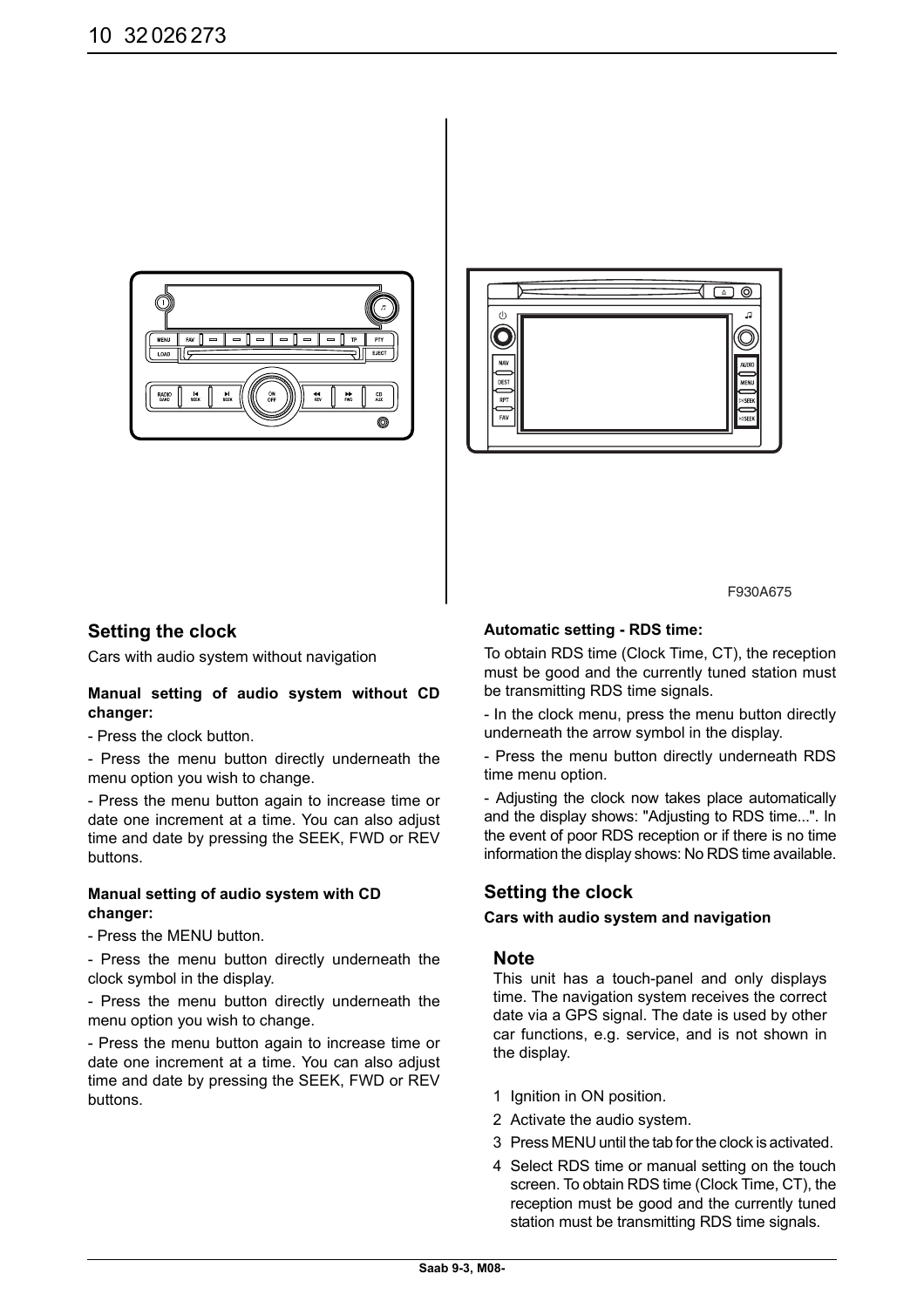## **Adapting the alarm**

If the car is equipped with theft protection with movement detector then there is a risk that the car will trigger false alarms when the heater is activated.

To avoid this there is the option to set the movement detector using the diagnostic tool so that it is deactivated when the heater is active in order to then be reactivated when the heater is inactive.

#### **Note**

The customer must be informed of the option to adapt the alarm and then decide how the alarm should be configured.

#### **Implementation**

Connect the diagnostic tool and navigate as follows:

Fault diagnosis - Vehicle type - Model year - Body - Theft Protection - Anti Theft - Adjustments - Anti Theft, - Disable Detection.

Select configuration of alarm.